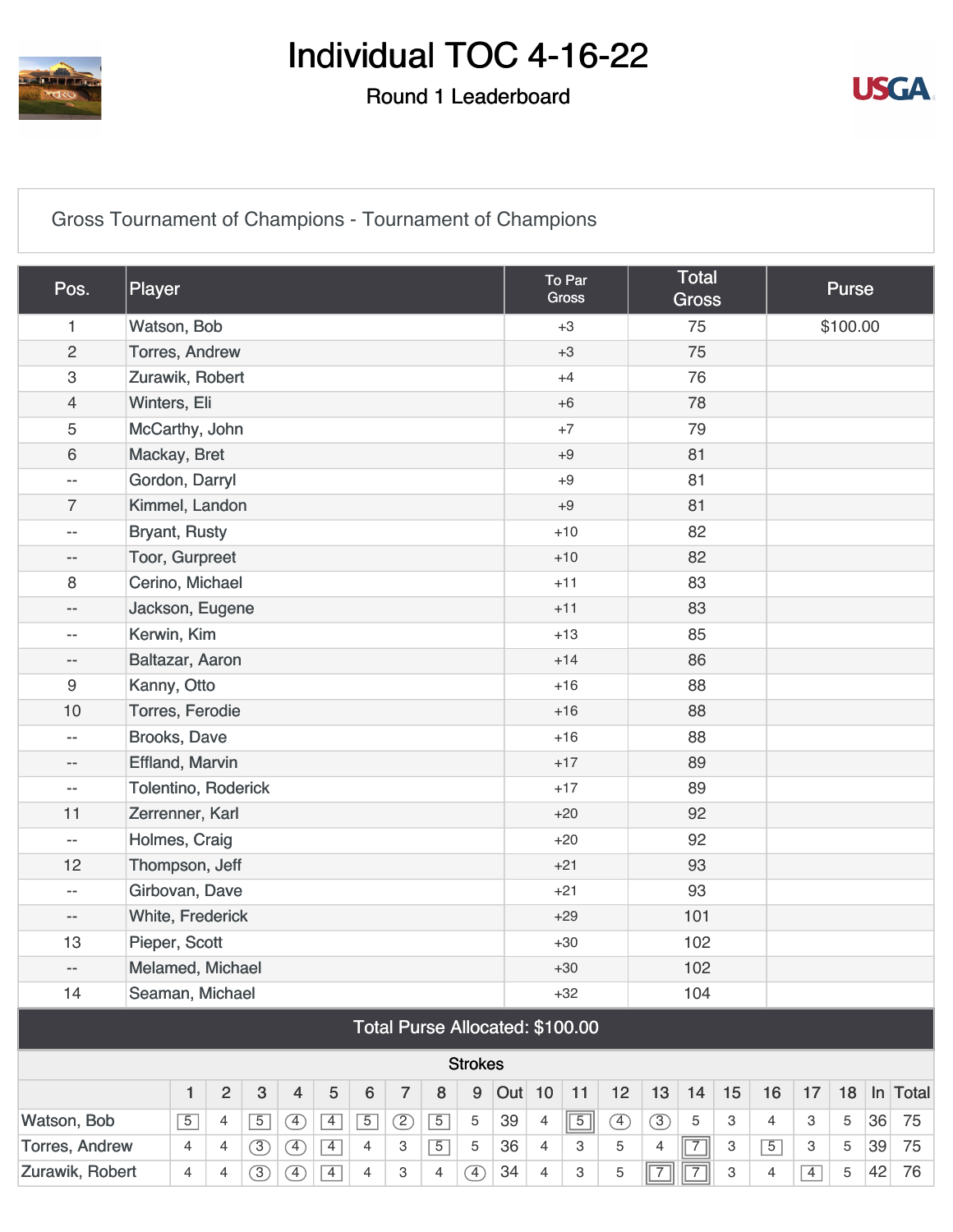





| Winters, Eli               | $\overline{5}$ | 5              | 3)             | 5                            | 3              | 4              | 3              | $\overline{4}$ | $\boxed{4}$    | 36 | 4              | $\overline{4}$           | 6               | $\overline{5}$ | 7              | $\overline{4}$ | 5              | 3                 | Ŧ,          | 42 | 78  |
|----------------------------|----------------|----------------|----------------|------------------------------|----------------|----------------|----------------|----------------|----------------|----|----------------|--------------------------|-----------------|----------------|----------------|----------------|----------------|-------------------|-------------|----|-----|
| McCarthy, John             | 4              | $\overline{6}$ | 4              | $\left( \overline{4}\right)$ | 3              | 4              | 3              | $\overline{4}$ | 6              | 38 | $\overline{6}$ | $\overline{4}$           | $\boxed{4}$     | $\overline{4}$ | $\overline{6}$ | 3              | $\overline{5}$ | $\overline{4}$    | 5           | 41 | 79  |
| Mackay, Bret               | $\overline{5}$ | $\overline{5}$ | 3)             | 6                            | $\overline{4}$ | $\overline{5}$ | $\circled{2}$  | $\overline{5}$ | F)             | 39 | $\overline{4}$ | 3                        | $\sqrt{7}$      | $\overline{4}$ | $\overline{7}$ | 3              | $\overline{5}$ | $\overline{4}$    | 5           | 42 | 81  |
| Gordon, Darryl             | 4              | $\overline{5}$ | $\overline{5}$ | 5                            | $\overline{4}$ | 4              | 3              | 4              | 5              | 39 | $\overline{5}$ | 3                        | $\overline{6}$  | $\overline{5}$ | $\overline{6}$ | 3              | $\overline{5}$ | 3                 | 6           | 42 | 81  |
| Kimmel, Landon             | 4              | $\overline{5}$ | $\overline{4}$ | $\left( \overline{4}\right)$ | $\overline{4}$ | 4              | $\overline{4}$ | $\overline{4}$ | 5              | 38 | $\overline{5}$ | $\overline{4}$           | $\overline{6}$  | $\overline{5}$ | 6              | 3              | $\overline{5}$ | $\overline{4}$    | 5           | 43 | 81  |
| <b>Bryant, Rusty</b>       | $\overline{5}$ | 4              | 4              | 6                            | $\sqrt{5}$     | $\overline{5}$ | 3              | $\overline{5}$ | 6              | 43 | $\overline{4}$ | $\overline{2}$           | 5               | $\overline{5}$ | 5              | 3              | $\overline{4}$ | $\overline{4}$    | $\boxed{7}$ | 39 | 82  |
| <b>Toor, Gurpreet</b>      | $\overline{5}$ | 6              | $\overline{4}$ | 6                            | 3              | $\overline{5}$ | 3              | $\overline{4}$ | A)             | 40 | $\overline{5}$ | 3                        | 5               | 6              | 6              | $\overline{4}$ | 3)             | $\overline{4}$    | 6           | 42 | 82  |
| Cerino, Michael            | $\overline{4}$ | 4              | $\overline{5}$ | 5                            | 3              | 4              | 3              | $\overline{5}$ | $\boxed{8}$    | 41 | $\overline{4}$ | $\overline{4}$           | 5               | $\overline{5}$ | 6              | $\overline{4}$ | $\overline{5}$ | $\overline{4}$    | 5           | 42 | 83  |
| Jackson, Eugene            | $\overline{4}$ | 4              | $\overline{5}$ | $\overline{7}$               | 3              | 4              | 3              | $\overline{4}$ | 6              | 40 | $\overline{5}$ | 3                        | 5               | $\overline{5}$ | $\overline{8}$ | $\overline{4}$ | $\overline{4}$ | $\overline{4}$    | 5           | 43 | 83  |
| Kerwin, Kim                | $\overline{5}$ | $\boxed{6}$    | $\overline{4}$ | 5                            | $\overline{4}$ | $\overline{5}$ | 3              | 6              | $\overline{7}$ | 45 | $\overline{5}$ | $\overline{\mathcal{D}}$ | 5               | $\overline{5}$ | 5              | 3              | $\overline{5}$ | $\overline{4}$    | 6           | 40 | 85  |
| Baltazar, Aaron            | 4              | $\overline{5}$ | $\overline{5}$ | Œ                            | $\overline{4}$ | 4              | 3              | $\overline{4}$ | $\overline{7}$ | 40 | $\overline{4}$ | 3                        | $\sqrt{7}$      | $\overline{6}$ | $\overline{7}$ | $\overline{5}$ | $\overline{5}$ | $\boxed{5}$       | A)          | 46 | 86  |
| Kanny, Otto                | $\overline{5}$ | 6              | 4              | $\overline{6}$               | $\overline{4}$ | 4              | $\overline{4}$ | 6              | $\overline{6}$ | 45 | $\overline{5}$ | 3                        | $\overline{8}$  | $\overline{5}$ | 5              | $\overline{4}$ | $\overline{5}$ | $\left( 2\right)$ | 6           | 43 | 88  |
| <b>Torres, Ferodie</b>     | 4              | 4              | $\overline{5}$ | 5                            | $\overline{4}$ | $\sqrt{7}$     | $\overline{5}$ | $\overline{4}$ | $\boxed{7}$    | 45 | $\overline{7}$ | $\overline{4}$           | $\boxed{4}$     | $\overline{5}$ | $\overline{7}$ | $\overline{4}$ | 4              | 3                 | 5           | 43 | 88  |
| <b>Brooks, Dave</b>        | $\overline{6}$ | $\overline{5}$ | 6              | 6                            | $\overline{4}$ | 4              | 3              | $\overline{5}$ | 5              | 44 | 4              | $\overline{4}$           | 5               | $\overline{5}$ | $\overline{8}$ | $\overline{4}$ | $\overline{5}$ | $\overline{4}$    | 5           | 44 | 88  |
| <b>Effland, Marvin</b>     | $\overline{5}$ | $\overline{5}$ | $\overline{5}$ | 6                            | $\boxed{5}$    | $\overline{4}$ | $\overline{5}$ | $\overline{5}$ | 6              | 46 | $\overline{6}$ | 3                        | $\overline{6}$  | $\overline{5}$ | 5              | $\overline{5}$ | $\overline{4}$ | $\overline{4}$    | 5           | 43 | 89  |
| <b>Tolentino, Roderick</b> | $\overline{4}$ | $\boxed{6}$    | $\overline{5}$ | $\left( \overline{4}\right)$ | 3              | $\overline{5}$ | $\overline{4}$ | $\overline{5}$ | 5              | 41 | 4              | $\overline{4}$           | 5               | $\overline{5}$ | 6              | $\overline{5}$ | 6              | $\boxed{6}$       | $\sqrt{7}$  | 48 | 89  |
| Zerrenner, Karl            | $\overline{5}$ | $\overline{5}$ | 4              | $\overline{9}$               | $\overline{4}$ | $\boxed{6}$    | 3              | $\overline{5}$ | $\overline{8}$ | 49 | $\overline{5}$ | 3                        | 5               | $\overline{5}$ | 5              | 6              | $\overline{6}$ | 3                 | 5           | 43 | 92  |
| Holmes, Craig              | $\overline{5}$ | $\overline{4}$ | $\overline{5}$ | 5                            | $\overline{4}$ | 4              | 3              | $\overline{5}$ | $\overline{9}$ | 44 | $\overline{5}$ | $\overline{4}$           | $\sqrt{7}$      | $\overline{5}$ | 5              | 3              | $\boxed{7}$    | $\overline{4}$    | $\boxed{8}$ | 48 | 92  |
| Thompson, Jeff             | $\sqrt{7}$     | $\overline{6}$ | $\overline{7}$ | $\overline{7}$               | $\overline{4}$ | 4              | $\overline{4}$ | 6              | 5              | 50 | 4              | 3                        | 5               | $\boxed{7}$    | 5              | $\overline{5}$ | 4              | $\overline{4}$    | 6           | 43 | 93  |
| Girbovan, Dave             | $\overline{5}$ | $\overline{5}$ | $\overline{5}$ | 5                            | $\overline{4}$ | 4              | $\overline{4}$ | 6              | 6              | 44 | $\overline{5}$ | $\overline{4}$           | $\boxed{7}$     | $\boxed{8}$    | Ð              | 3              | $\overline{5}$ | $\boxed{8}$       | 5           | 49 | 93  |
| White, Frederick           | $\overline{5}$ | $\overline{6}$ | $\overline{7}$ | 5                            | $\overline{4}$ | $\overline{5}$ | $\circled{2}$  | $\overline{7}$ | $\overline{7}$ | 48 | $\overline{6}$ | $\overline{4}$           | $\overline{6}$  | $\boxed{8}$    | $\overline{7}$ | $\overline{6}$ | $\overline{6}$ | $\overline{4}$    | 6           | 53 | 101 |
| Pieper, Scott              | $\overline{5}$ | $\overline{4}$ | 4              | $\overline{7}$               | $\overline{4}$ | 6              | $\overline{4}$ | $\overline{6}$ | 6              | 46 | $\overline{4}$ | 3                        | $\overline{10}$ | $\overline{5}$ | $\overline{8}$ | $\overline{5}$ | $\overline{9}$ | $\boxed{7}$       | 5           | 56 | 102 |
| Melamed, Michael           | $\overline{6}$ | $\overline{6}$ | 4              | $\overline{7}$               | $\overline{4}$ | $\overline{5}$ | 3              | $\overline{5}$ | 5              | 45 | $\overline{7}$ | $\overline{4}$           | $\overline{9}$  | $\overline{6}$ | $\overline{7}$ | $\overline{4}$ | $\overline{9}$ | $\overline{4}$    | $\boxed{7}$ | 57 | 102 |
| Seaman, Michael            | $\overline{6}$ | 7              | $\overline{5}$ | 5                            | $\overline{5}$ | $\overline{6}$ | $\overline{4}$ | $\overline{6}$ | $\overline{7}$ | 51 | $\overline{6}$ | $\overline{4}$           | $\overline{7}$  | $\overline{5}$ | 6              | $\overline{5}$ | 10             | $\overline{5}$    | 5           | 53 | 104 |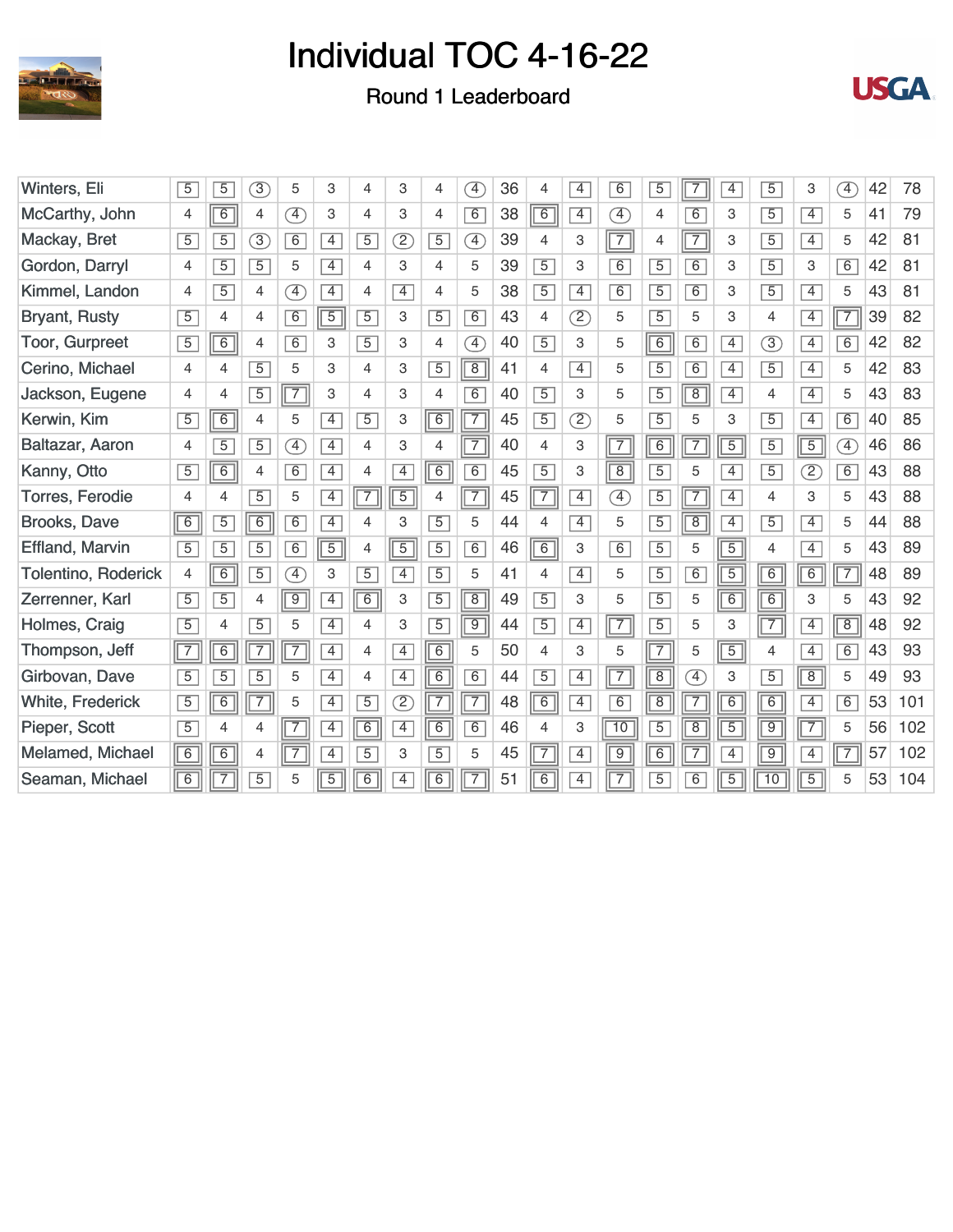

#### Round 1 Leaderboard



[Net Tournament of Champions - Tournament of Champions](https://cdn2.golfgenius.com/v2tournaments/8372864609438155521?called_from=&round_index=1)

| Pos.                                                                                                                                     | Player                                                                                                                    |            |               |   |   |                |             |   |                                 |                |    |               | To Par<br><b>Net</b> |               |    |               | <b>Total</b><br><b>Net</b> |               |                |             | <b>Purse</b>    |              |    |  |
|------------------------------------------------------------------------------------------------------------------------------------------|---------------------------------------------------------------------------------------------------------------------------|------------|---------------|---|---|----------------|-------------|---|---------------------------------|----------------|----|---------------|----------------------|---------------|----|---------------|----------------------------|---------------|----------------|-------------|-----------------|--------------|----|--|
| 1                                                                                                                                        | <b>Bryant, Rusty</b>                                                                                                      |            |               |   |   |                |             |   |                                 |                |    |               |                      | $-3$          |    |               | 69                         |               |                |             | \$100.00        |              |    |  |
| $\overline{2}$                                                                                                                           | Kerwin, Kim                                                                                                               |            |               |   |   |                |             |   |                                 |                |    |               |                      | $-2$          |    |               | 70                         |               |                |             |                 |              |    |  |
| 3                                                                                                                                        | Gordon, Darryl                                                                                                            |            |               |   |   |                |             |   |                                 |                |    |               |                      | $-2$          |    |               | 70                         |               |                |             |                 |              |    |  |
| $ -$                                                                                                                                     | Watson, Bob                                                                                                               |            |               |   |   |                |             |   |                                 |                |    |               |                      | $-1$          |    |               | 71                         |               |                |             |                 |              |    |  |
| 4                                                                                                                                        | Girbovan, Dave                                                                                                            |            |               |   |   |                |             |   |                                 |                |    |               |                      | $-1$          |    | 71            |                            |               |                |             |                 |              |    |  |
| 5                                                                                                                                        | Toor, Gurpreet                                                                                                            |            |               |   |   |                |             |   |                                 |                |    |               | Ε                    |               | 72 |               |                            |               |                |             |                 |              |    |  |
| 6                                                                                                                                        | Jackson, Eugene                                                                                                           |            |               |   |   |                |             |   |                                 |                |    |               | Ε                    |               | 72 |               |                            |               |                |             |                 |              |    |  |
| $\overline{7}$                                                                                                                           | Baltazar, Aaron                                                                                                           |            |               |   |   |                |             |   |                                 |                |    |               | $\mathsf E$          |               |    | 72            |                            |               |                |             |                 |              |    |  |
| $\overline{\phantom{a}}$                                                                                                                 | Winters, Eli                                                                                                              |            |               |   |   |                |             |   |                                 |                |    |               | $\mathsf E$          |               |    | 72            |                            |               |                |             |                 |              |    |  |
| 8                                                                                                                                        | Brooks, Dave                                                                                                              |            |               |   |   |                |             |   |                                 |                |    |               | $+1$                 |               |    |               | 73                         |               |                |             |                 |              |    |  |
| --                                                                                                                                       | Mackay, Bret                                                                                                              |            |               |   |   |                |             |   |                                 |                |    |               |                      | 73<br>$+1$    |    |               |                            |               |                |             |                 |              |    |  |
| $\qquad \qquad -$                                                                                                                        | Kanny, Otto                                                                                                               |            |               |   |   |                |             |   |                                 |                |    | $+2$<br>74    |                      |               |    |               |                            |               |                |             |                 |              |    |  |
| $-\,$ $-$                                                                                                                                | Cerino, Michael                                                                                                           |            |               |   |   |                |             |   |                                 |                |    |               |                      | $+2$          |    |               | 74                         |               |                |             |                 |              |    |  |
| $-\,-$                                                                                                                                   | <b>Torres, Andrew</b>                                                                                                     |            |               |   |   |                |             |   |                                 |                |    |               |                      | $+2$          |    |               | 74                         |               |                |             |                 |              |    |  |
| $-$                                                                                                                                      | Kimmel, Landon                                                                                                            |            |               |   |   |                |             |   |                                 |                |    |               |                      | $+3$          |    |               | 75                         |               |                |             |                 |              |    |  |
| $\qquad \qquad -$                                                                                                                        | McCarthy, John                                                                                                            |            |               |   |   |                |             |   |                                 |                |    |               |                      | $+4$          |    |               | 76                         |               |                |             |                 |              |    |  |
| $-\,-$                                                                                                                                   | Zurawik, Robert                                                                                                           |            |               |   |   |                |             |   |                                 |                |    |               |                      | $+4$          |    |               | 76                         |               |                |             |                 |              |    |  |
| 9                                                                                                                                        | <b>Effland, Marvin</b>                                                                                                    |            |               |   |   |                |             |   |                                 |                |    |               |                      | $+5$          |    |               | 77                         |               |                |             |                 |              |    |  |
| 10                                                                                                                                       | Tolentino, Roderick                                                                                                       |            |               |   |   |                |             |   |                                 |                |    |               | 77<br>$+5$           |               |    |               |                            |               |                |             |                 |              |    |  |
| $\qquad \qquad -$                                                                                                                        | Zerrenner, Karl                                                                                                           |            |               |   |   |                |             |   |                                 |                |    |               |                      | $+7$          |    |               | 79                         |               |                |             |                 |              |    |  |
| $-\, -$                                                                                                                                  | Torres, Ferodie                                                                                                           |            |               |   |   |                |             |   |                                 |                |    |               | $+8$                 |               |    |               |                            |               |                |             |                 |              |    |  |
| 11                                                                                                                                       | Holmes, Craig                                                                                                             |            |               |   |   |                |             |   |                                 |                |    |               | $+11$                |               |    |               | 83                         |               |                |             |                 |              |    |  |
| $-\, -$                                                                                                                                  | Thompson, Jeff                                                                                                            |            |               |   |   |                |             |   |                                 |                |    |               |                      | $+12$         |    |               | 84                         |               |                |             |                 |              |    |  |
| 12                                                                                                                                       | White, Frederick                                                                                                          |            |               |   |   |                |             |   |                                 |                |    |               |                      | $+12$         |    |               | 84                         |               |                |             |                 |              |    |  |
| --                                                                                                                                       | Pieper, Scott                                                                                                             |            |               |   |   |                |             |   |                                 |                |    |               |                      | $+12$         |    |               | 84                         |               |                |             |                 |              |    |  |
| 13                                                                                                                                       | Melamed, Michael                                                                                                          |            |               |   |   |                |             |   |                                 |                |    |               |                      | $+12$         |    |               | 84                         |               |                |             |                 |              |    |  |
| $\overline{\phantom{a}}$                                                                                                                 | Seaman, Michael                                                                                                           |            |               |   |   |                |             |   |                                 |                |    |               | $+13$                |               |    |               | 85                         |               |                |             |                 |              |    |  |
|                                                                                                                                          |                                                                                                                           |            |               |   |   |                |             |   | Total Purse Allocated: \$100.00 |                |    |               |                      |               |    |               |                            |               |                |             |                 |              |    |  |
|                                                                                                                                          |                                                                                                                           |            |               |   |   |                |             |   |                                 | <b>Strokes</b> |    |               |                      |               |    |               |                            |               |                |             |                 |              |    |  |
| $\sqrt{3}$<br>$\overline{2}$<br>5<br>$\overline{7}$<br>$\boldsymbol{9}$<br><b>Out</b> 10<br>$\overline{4}$<br>$\boldsymbol{6}$<br>8<br>1 |                                                                                                                           |            |               |   |   |                |             |   |                                 |                |    |               | 11                   | 12            | 13 | 14            | 15                         | 16            | 17             | 18          |                 | In Total Net |    |  |
| Bryant, Rusty (13)                                                                                                                       |                                                                                                                           | $\sqrt{5}$ | $\circled{4}$ | ⊕ | 6 | $\overline{5}$ | $\mathbf 5$ | 3 | 5                               | $6\,$          | 43 | $\circled{4}$ | $\circled{2}$        | $\circled{5}$ | 5  | $\circledS$   | $\ensuremath{\mathsf{3}}$  | $\circled{4}$ | $\overline{4}$ | $\boxed{7}$ | 39              | 82           | 69 |  |
| Kerwin, Kim (15)                                                                                                                         | $\boxed{7}$<br>$\boxed{6}$<br>$\circledS$<br>$\mathbf 5$<br>$\ensuremath{\mathsf{3}}$<br>$\boxed{6}$<br>45<br>5<br>④<br>4 |            |               |   |   |                |             |   |                                 |                |    |               | $\circled{2}$        | $\circled{5}$ | 5  | $\circled{5}$ | $\ensuremath{\mathsf{3}}$  | 5             | $\overline{4}$ | $\,6\,$     | $^{\bullet}$ 40 | 85           | 70 |  |
| Gordon, Darryl (11)                                                                                                                      | $\circled{5}$<br>5<br>$\circled{4}$<br>$\left(\overline{4}\right)$<br>5<br>5<br>$\overline{4}$<br>$\circled{4}$<br>3      |            |               |   |   |                |             |   |                                 | 39             | 5  | 3             | 6                    | 5             | 6  | 3             | 5                          | (3)           | $\boxed{6}$    | 42          | 81              | 70           |    |  |